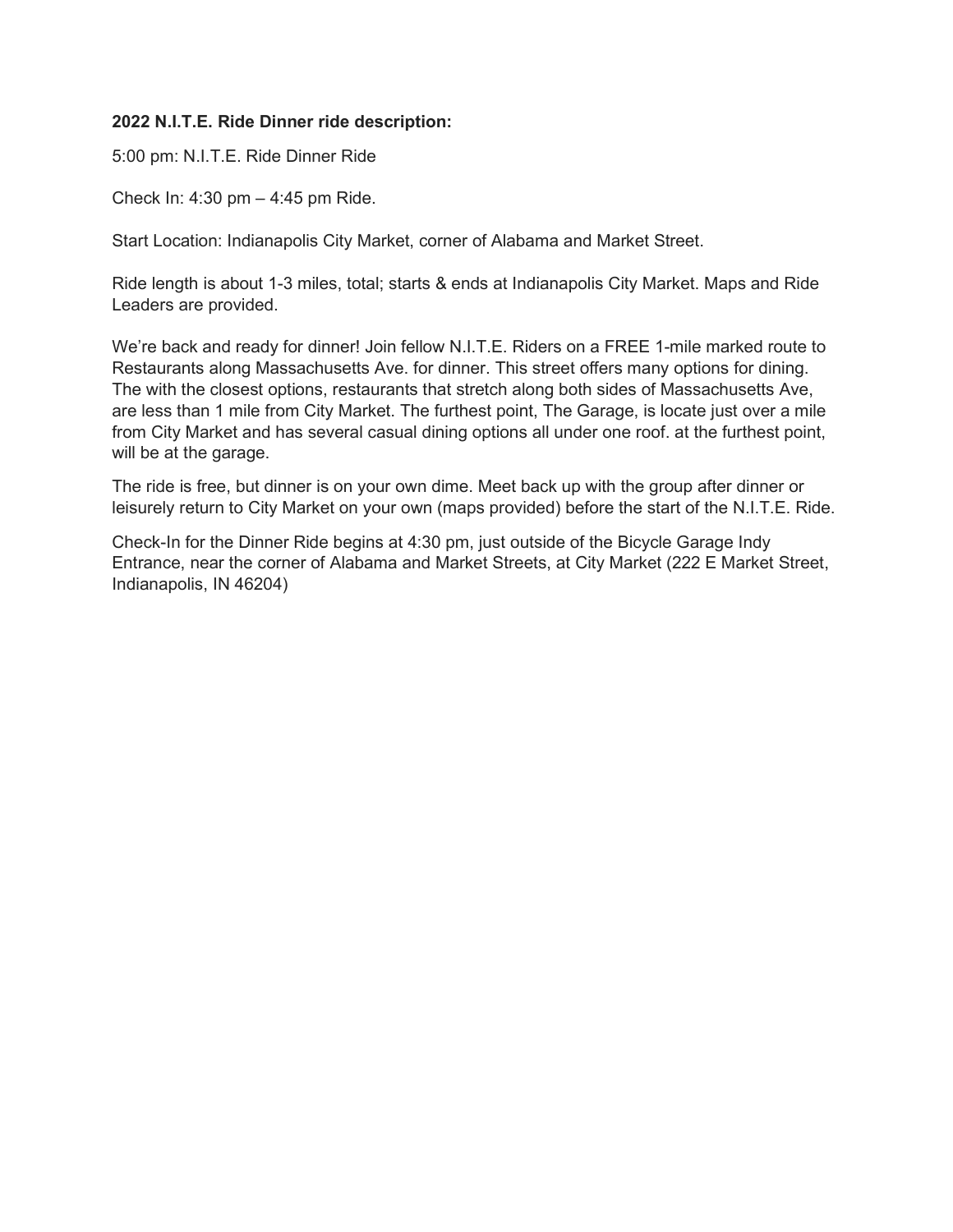

Options begin at the "three way" intersection of; Delaware St., New York St. and Mass Ave.